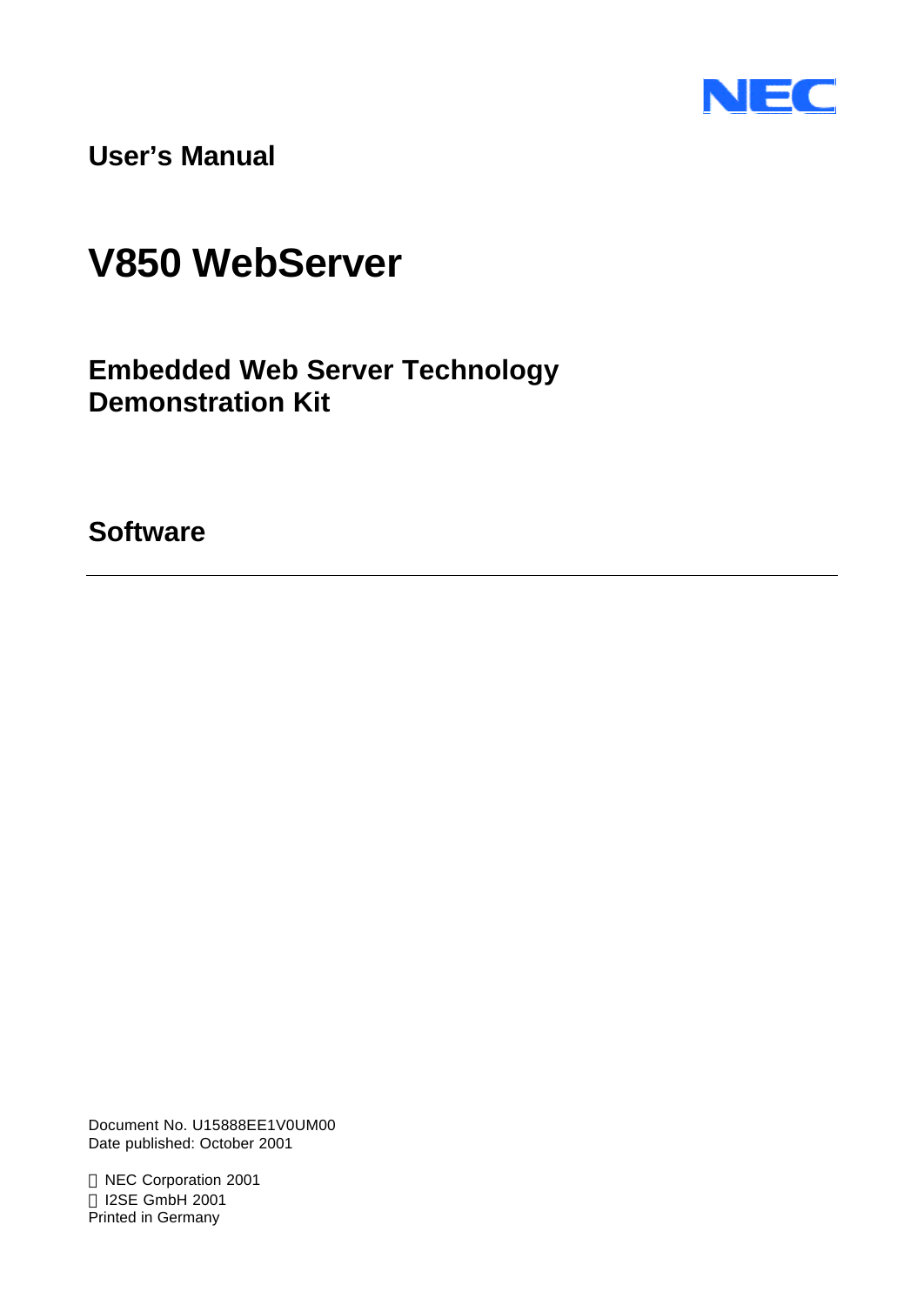# **Table of Contents**

| 1.1.  |  |
|-------|--|
| 1.2.  |  |
| 1.3.  |  |
|       |  |
| 2.1.  |  |
| 2.2.  |  |
| 2.3.  |  |
| 2.4.  |  |
| 2.5.  |  |
| 2.6.  |  |
| 2.7.  |  |
| 2.8.  |  |
| 2.9.  |  |
| 2.10. |  |
| 2.11. |  |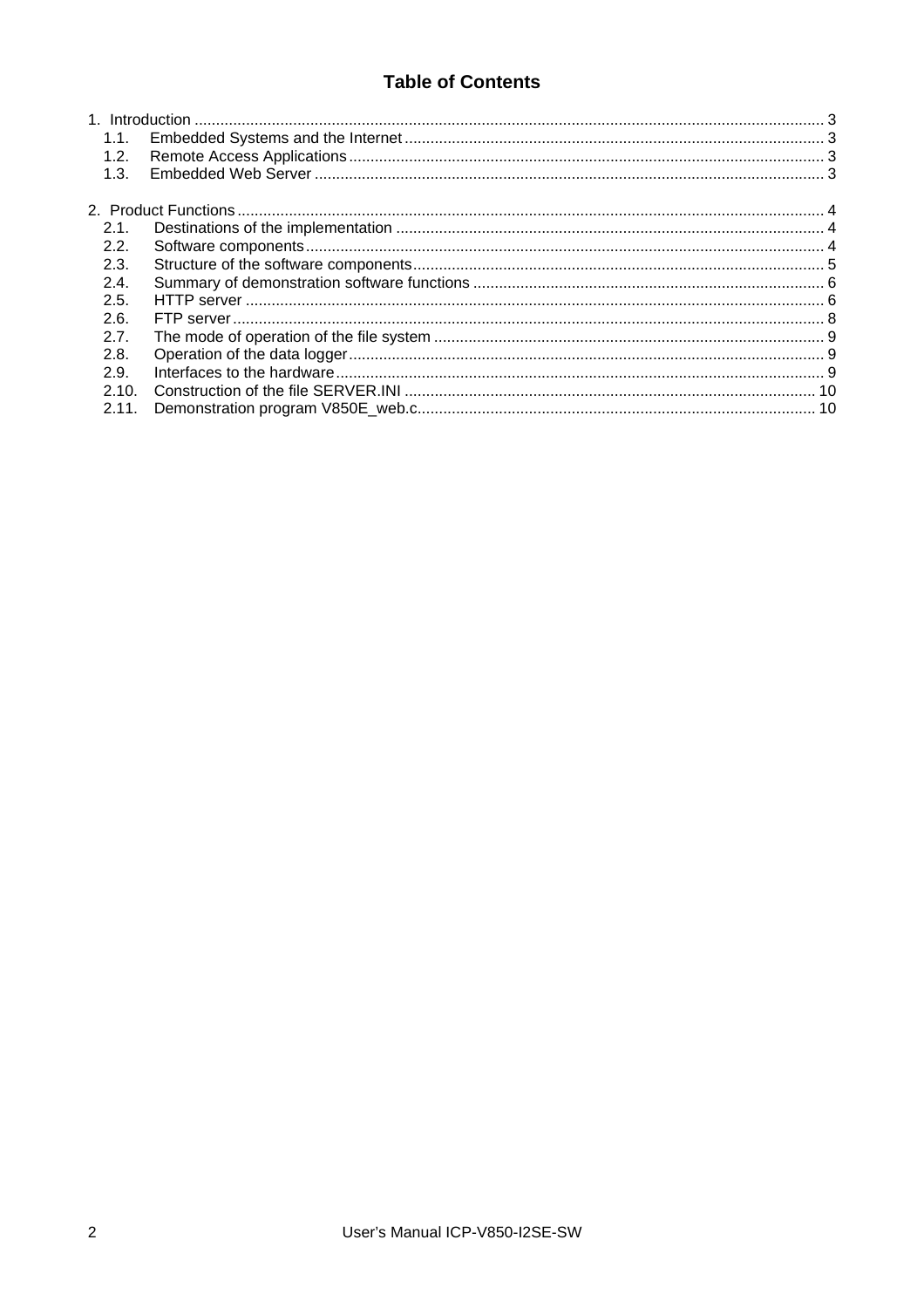# **1. Introduction**

# **1.1. Embedded Systems and the Internet**

In recent years the Internet has become a more and more important instrument for communication. It is built on standard protocols defined over the last 30 years, so that now any computer can be connected to the World Wide Web.

Currently most computers with Internet access are PCs running large operating systems. Now, however, with the entry of embedded systems into the Internet world, there has become a definite requirement for solutions without the traditional overheads of PC connectivity.

# **1.2. Remote Access Applications**

Internet connected embedded systems have become key to remote access applications. Up to now, remote access applications have been based on high-cost, inflexible proprietary solutions to provide

- the communications protocol between a remote location and the embedded system
- the embedded system software
- the graphical user interface at the remote location

If it were possible to use the standard TCP/IP and additional protocols used in the Internet, development costs for remote access solutions would be dramatically reduced:

- the communications protocols are standard: PPP, Ethernet, TCP/IP, UDP, HTTP, FTP
- the graphical user interface is available on every PC without costs: a standard Internet Browser (e.g. Netscape Communicator or Microsoft Internet Explorer).

So it has become necessary to provide a communication software solution for microcontrollers which supports the protocols mentioned above.

# **1.3. Embedded Web Server**

To fit these demands , a Web server has to become "Embedded". An Embedded Web Server works with minimal resource requirements, handles the protocols and provides the low-level functions required to access the hardware.

The product described in this documentation is a hardware and software reference design to demonstrate the NEC V850E family of microcontrollers as a platform for Embedded Web Server technology.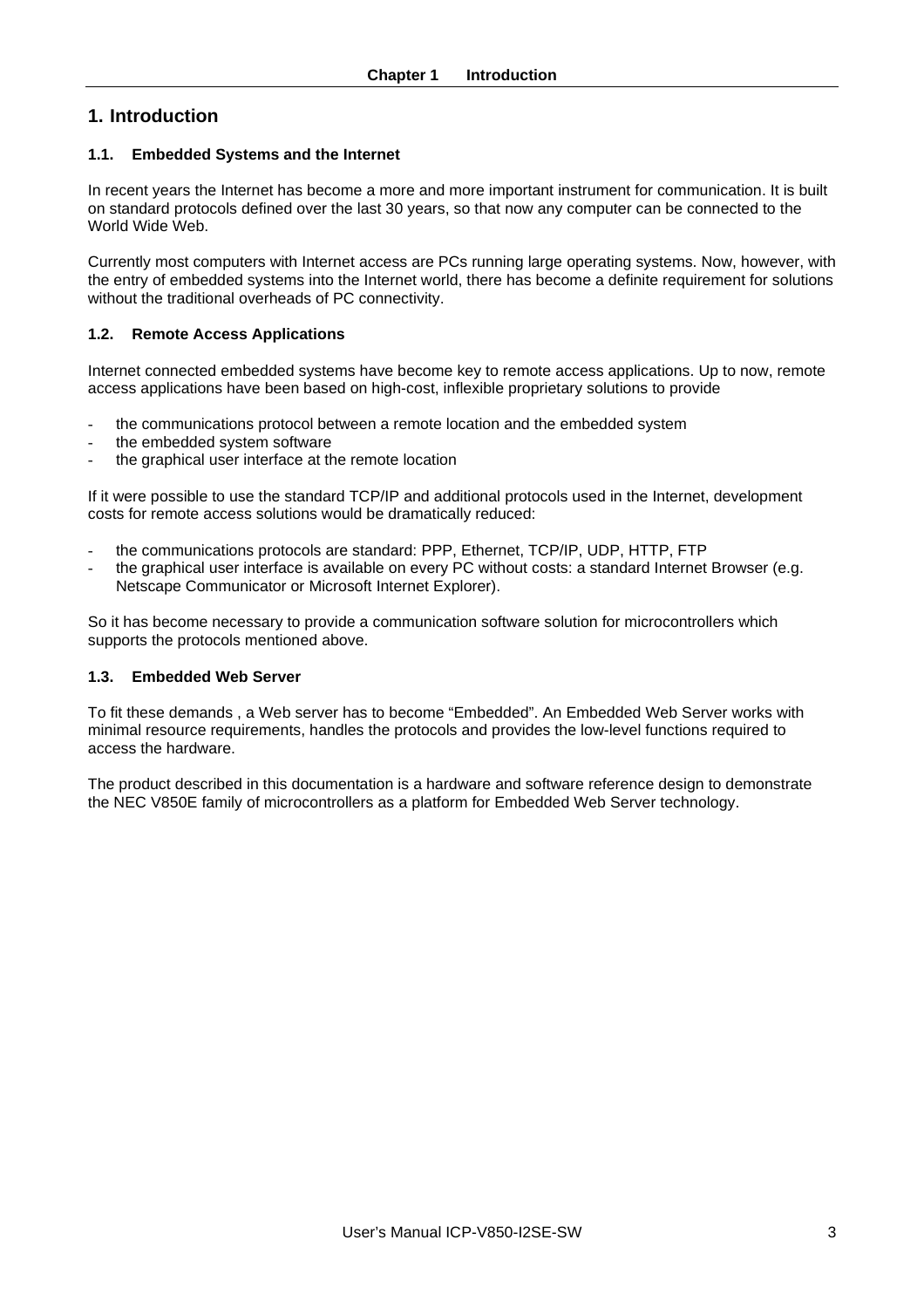# **2. Product Functions**

# **2.1. Destinations of the implementation**

The Web Server software makes it easy to demonstrate the V850E in an Internet/Intranet context. With limited knowledge of HTML language, it is also possible to create custom web pages, providing a tailored demonstration platform, specific to the needs of individual companies. An example data logging function and the possibility for sending e-mail complete the function scope.

## **2.2. Software components**

The software provided with the Evaluation Kit is based on a real-time operating system and Internet software. For the purposes of instruction within this document, Evaluation software functions are based on the Nucleus Plus RTOS from Accelerated Technologies Inc. (www.acceleratedtechnology.com), which has been proven to run with WebServer.

Details are also provided for running the WebServer Demonstration Kit alone.

| Nucleus Plus                      | <b>Operating System</b>       |
|-----------------------------------|-------------------------------|
| Nucleus NET                       | <b>TCP/IP Stack</b>           |
| Nucleus Webserv                   | <b>HTTP-Server</b>            |
| Nucleus EMAIL                     | <b>SMTP-Client</b>            |
| Nucleus FAL                       | <b>File Abstraction Layer</b> |
| Nucleus Extended Protocol Package | <b>FTP-Server</b>             |
|                                   |                               |

PPP (Point to Point Protocol) and the drivers for the serial interface and the Ethernet-controller are further components available royalty free from ATI.

**The source code provided with the Web Server Evaluation Kit is an example built with a modified 'In memory file system'.**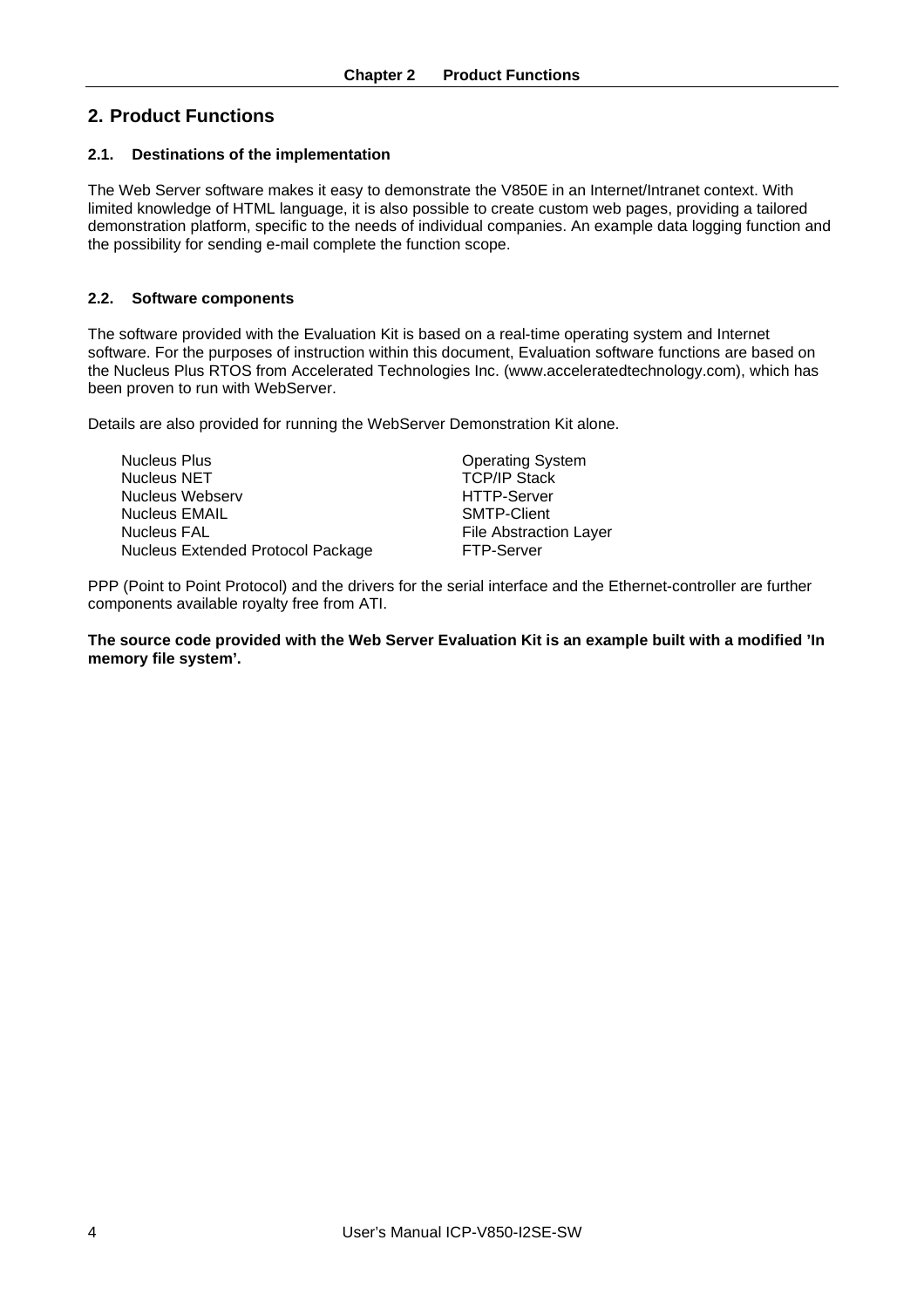## **2.3. Structure of the software components**

The software components of the WebServer are implemented in the internal flash of the V850E.Only parameter files and the HTML files are stored in the file system. The software structure consists of the components represented in the following diagram. Green signifies components supplied within Nucleus Plus, and blue represents the demonstration software.



The demonstration works with a PPP connection (Modem) and with an Ethernet connection. It is possible to use both interfaces at the same time.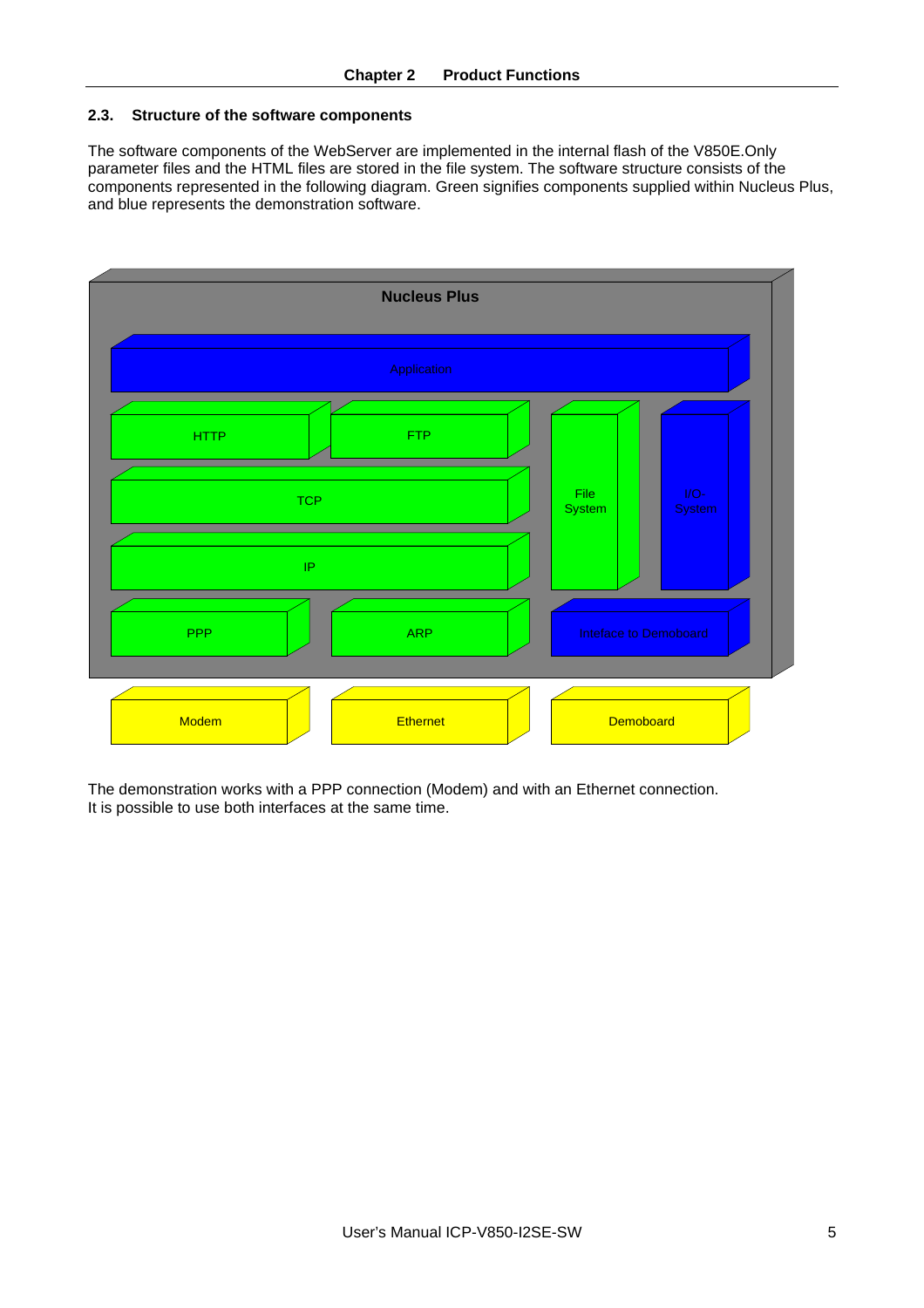### **2.4. Summary of demonstration software functions**

- Initialization of: I/Os, interrupt table, RAM disk (after reset)
- cyclical read of all analog an digital inputs
- start of data logging on a HTML request
- display of all analog and digital input values on HTML sites
- set of the digital output ports corresponding to inputs on HTML sites
- management of the disk copy function between RAM disk and flash ROM disk

### **2.5. HTTP server**

The HTTP server forms the interface between the HTML files stored in the file system and the TCP/IP stack.

Nucleus WebServ receives a request from a web browser. The request is decoded, and information is returned to the client. Returned information is normally static HyperText Mark-up Language (HTML) files. The application program executing with the HTTP server may also dynamically generate information that can be sent to the client.

This program is typically called a server side plug-in, or server script. The client can also accept data from the user through HTML functions (buttons, text boxes, etc.) and pass it to the server plug-in programs. Since HTML is a simple to use text formatting language, the embedded plug-in can accept the data from the user and compose an HTML formatted reply and respond to the user in the familiar web interface.

The server-side-include (SSI) mechanism is a special case plug-in, and an easy way to make web pages with dynamic content. The Nucleus WebServ normally does the job of serving a file by copying that file to the network socket interface connected to the client. Files with a distinguishing extension (.SSI by default) are scanned by the server while copying them to the client for special embedded escape strings. When the special string is found, a corresponding (user supplied) server plug-in routine is called, which sends some output into the data stream being sent to the client. The net effect of this is to insert dynamic (generated on the fly) page content by using a static HTML page. This feature is usually used to insert some changing piece of system information (time of day/date, etc.) into an otherwise static web page.

The SSI mechanism is used to include information about the analog and digital inputs. This information is synchronised with the scaling information in the HTML site. In this way it is possible to write the value of the ADC as a real physical value.

With the WebServer demonstration board, a standard HTML administration page is also delivered (index.ssi). The function of this page is to administrate the web server, to set and clear the digital output ports and to start the data logger function.

#### **Usage of the HTTP server**

An Ethernet or PPP connection must first be set up between the V850E server and your PC. You can check the connection with the PING command:

| PING 192.168.200.1 | for default PPP connection      |
|--------------------|---------------------------------|
| PING 192.168.200.2 | for default Ethernet connection |

The name for the PPP connection is "NEC" and the password is "V850". Please input these strings before starting the PPP connection. The baud rate for PPP is 19200bps.

If the PING works properly you can start your browser and type

http://192.168.200.1 or http://192.168.200.2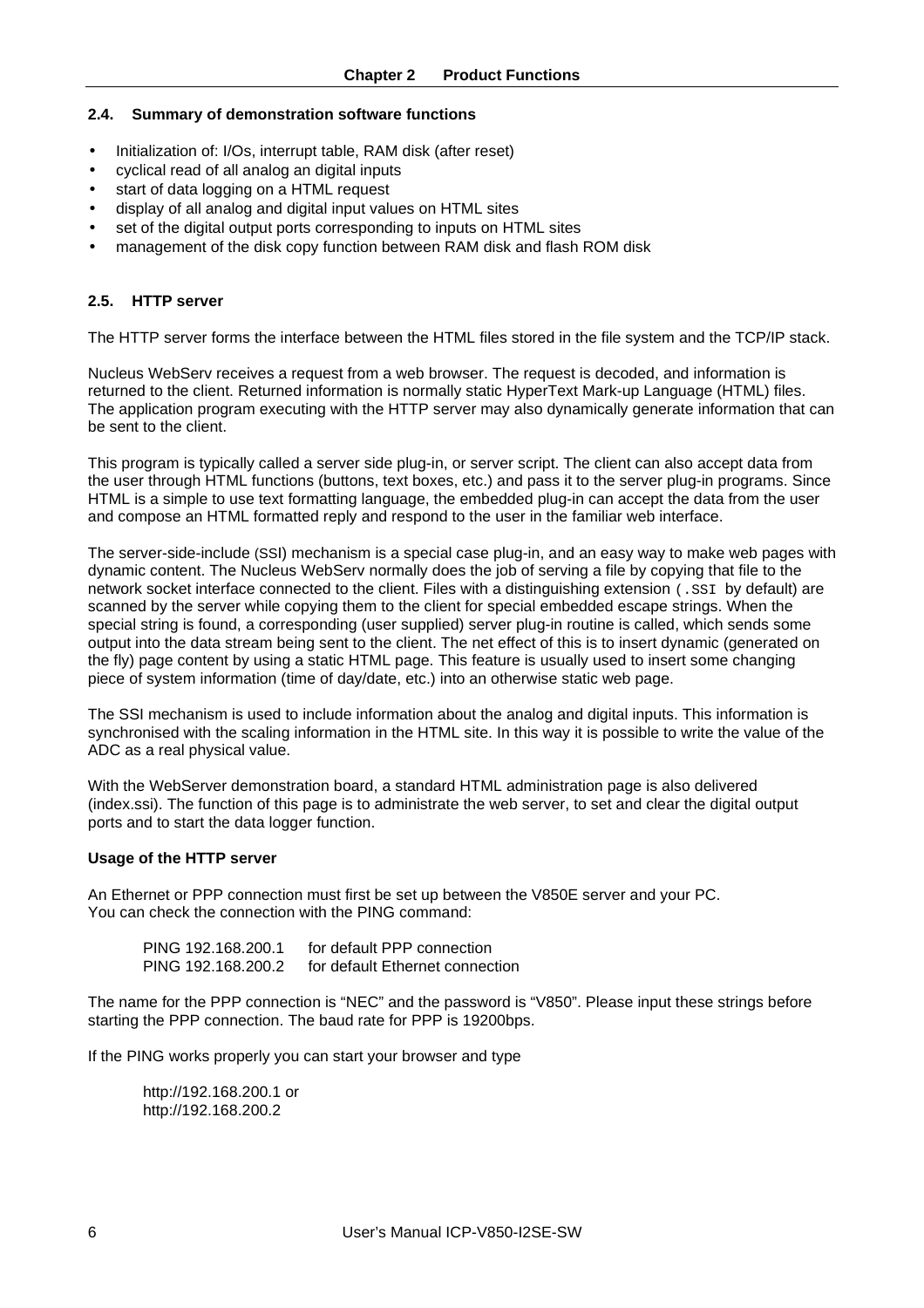The server sends the index.htm to the client. The default contents of the index htm is:

```
<HTML><HEAD>
<META HTTP-EQUIV=\"Refresh\" CONTENT=\"0; URL=index.ssi\">
</HEAD>
</HTML>
```
This is a meta tag requests the server to send the file index.ssi.

#### **HTML file "index.ssi"**

In this section we describe only the lines of the HTML file index.ssi that are not part of the default HTML.

<FORM ACTION="/post\_demo" METHOD="post">

This tag defines the interface function for all post operations. The name of this function is post demo. The registration of this function as a server plug-in is part of web server software.

#### **Post function**

The post demo function scans all names of HTML user action tags. The following names are supported:

| SETIO   | Set of the state of the 4 digital outputs              |
|---------|--------------------------------------------------------|
| STARTDL | Start of the data logger                               |
| SAVE    | Copies the "In memory file system" into the flash area |

The type of all these input tags has to be "submit".

<INPUT TYPE="submit" NAME="SETIO" VALUE="Set Ports"> <INPUT TYPE="submit" NAME="STARTDL" VALUE="Start Data Logger"> <INPUT TYPE="submit" NAME="SAVE" VALUE="Save Filesystem">

At the end of the post function the server sends the following meta tag to the browser.

```
<HTML>
<HEAD>
<META HTTP-EQUIV=\"refresh\"CONTENT=\"0;URL=index.ssi\">
</HEAD>
</HTML>
```
That means that the browser requests the index.ssi again.

#### **SSI function**

Server Side Includes are actually plug-ins that are executed on the target prior to the completion of a GET operation. The Web Browser sends a request to the Web Server in the form of a URL. The Web Server detects the ".SSI" extension on the request. It then searches the requested file for the unique "<-#" comment string. When found, the function specified by the string following the special comment symbol is generally passed some parameters (not necessary) and executed. The result is generally HTML output. This capability permits the inclusion of dynamic data, controlled by the target, in an HTML file.

The following SSI plug-ins are used in the demonstration application:

<!-#ad\_value chn=0;0;1023;0;2.5;2> <!-#digin\_value chin=2;low;high>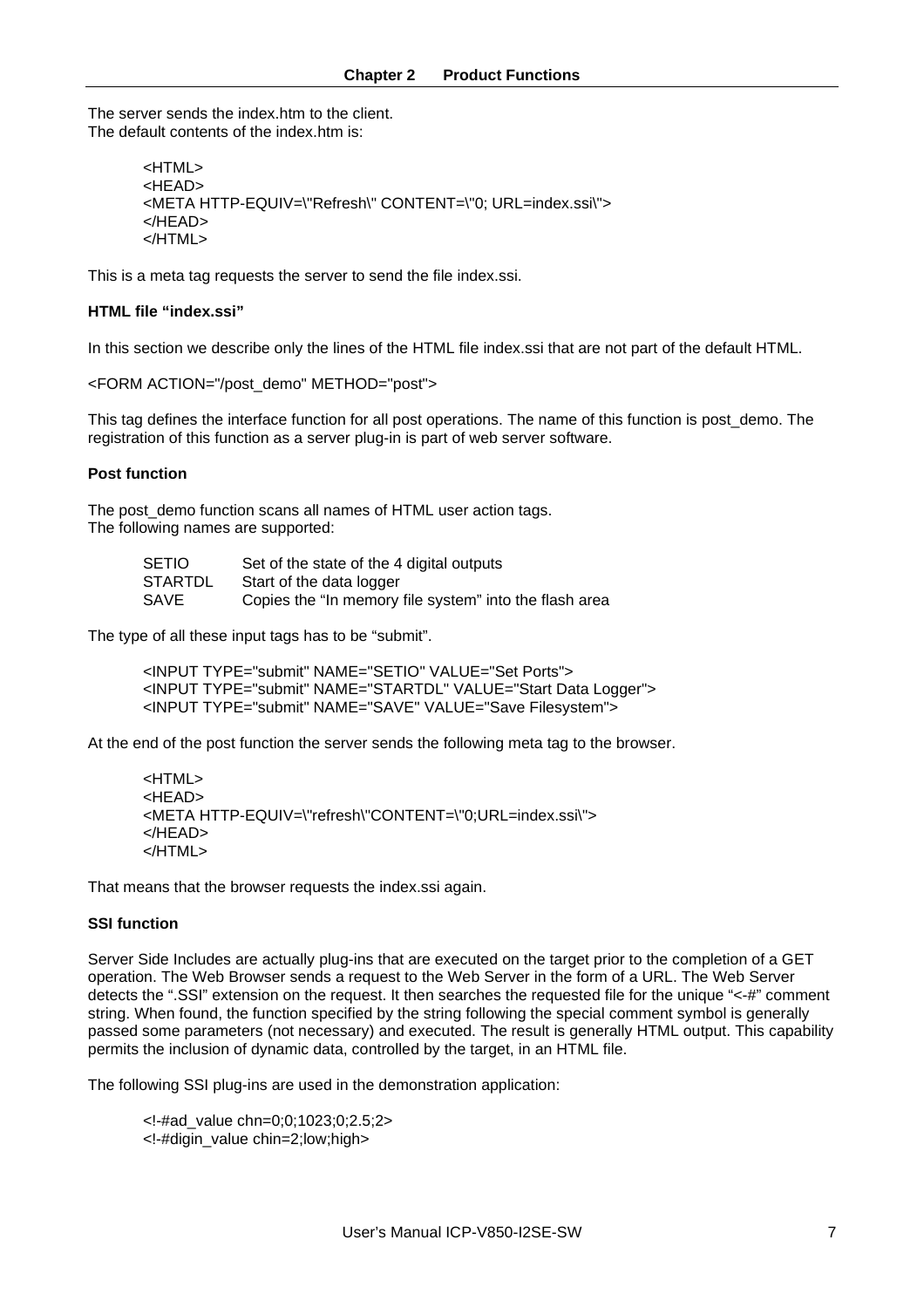```
<INPUT TYPE="radio" NAME="RADIOA0" VALUE="HIGH"
<!-#digin_value chout=0; ;CHECKED>>
<INPUT TYPE="radio" NAME="RADIOA0" VALUE="LOW"
<!-#digin_value chout=0;CHECKED; >>
```
<!-#save\_fs\_state >

The ad\_value function supplies the analog value of one AD converter channel. The first parameter is the number of the channel (0..7). The next 4 parameters are for the linear interpolation and the last parameter determines the number of decimals.

```
\lt!-#ad value chn=0;0;1023;0;2.5;2>
         ||| || |
                    2 decimals
                 2.5 value that corresponds with 1023
               0 value that corresponds with 0| 1023 second value of the ADC for interpolation
          0 first value of the ADC for interpolation
         0 number of the ADC channel
```
In this example the HTML site shows values from "0.00" to "2.50". The resolution of the ADC is 10 bit. For the interpolation only positive values are allowed.

The digin value function supplies one string in the case of a low level, and another string in the case of a high level of a digital port. The input ports are queried with chin and the output port with chout.

The first parameter is the number of the channel (0..7).

<!-#digin\_value chin=2;low;high>

In this example the HTML site shows "low" in case of low level and "high" in case of a high level on channel 2.

The following examples are special applications of the digin\_value function:

```
<INPUT TYPE="radio" NAME="RADIOA0" VALUE="HIGH"
<!-#digin_value chout=0; ;CHECKED>>
<INPUT TYPE="radio" NAME="RADIOA0" VALUE="LOW"
<!-#digin_value chout=0;CHECKED; >>
```
The SSI function completes the tags for radio buttons corresponding to the actual value of a digital output port. The number of the port can be 0..3. In one case the function supplies a blank and in the other case "CHECKED" for a checked radio button.

The save fs state function supplies the string "saved" or "not saved" corresponding to the file system. Press the "Save file system" button to see the difference.

<!-#save\_fs\_state >

# **2.6. FTP server**

The FTP server is used for receiving files from one client and storing files in the file system as well as sending files on request.

With the "In memory file system" the following FTP functions are possible to use: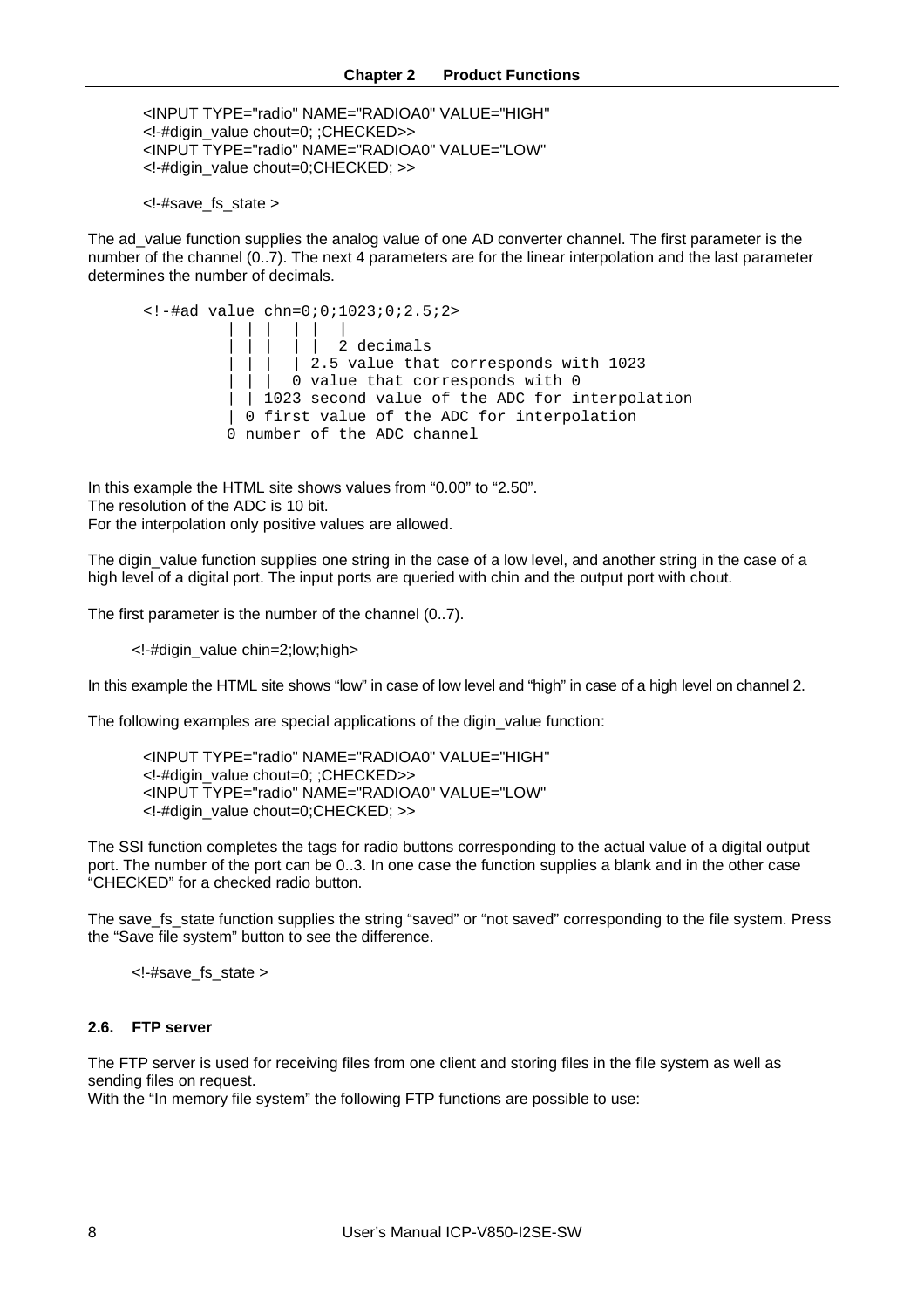Dir Put file name Get file name Del file name Bye

Use of the FTP function running in a DOS window is recommended.

Example for starting the FTP client:

C:\work\_dir\>FTP 192.168.200.1 <CR> FTP>

It is not necessary to input a username or password. You can now work in terminal mode.

### **2.7. The mode of operation of the file system**

The Nucleus Plus ..In Memory File System" consists of 2 layers. The lower layer manages the memory IC as a file system. The upper layer, the file abstraction layer, sets up the connection between the file system and all other software components. The Nucleus Plus file system uses RAM as storage. The number of files within in the file system will be fixed at the time of compilation. (8 files with 16 Kbyte filesize) Only one directory is supported.

When initialised, the application copies the file system from the Flash ROM into the RAM. If there is no valid file system in the flash ROM or the "INIT button" is pressed the application initializes the file system and writes the files that are necessary for proper operation of the WebServer. If the file system in the RAM was changed by the user, the file system in the flash ROM can be copied by pressing a button on an HTML-page.

# **2.8. Operation of the data logger**

The data logger has the task to read in the values of the analog input ports in a fixed time period and to store these data in the file "DATA.LOG". The time period is committed to 10 seconds. The data logger function can be started via an HTML page. The function stops if the file is filled up. The format of the data is ASCII. So a read in into Excel is easy possible. The file transfer will be made via file transfer protocol (FTP).

#### **2.9. Interfaces to the hardware**

The hardware interfaces are used in the following manner:

8 digital inputs ports 4 digital outputs ports 8 analog inputs ports

A serial interface is reserved for communication with the modem. A second serial interface is used to debug the system. For the function of the demo application it does not have any importance.